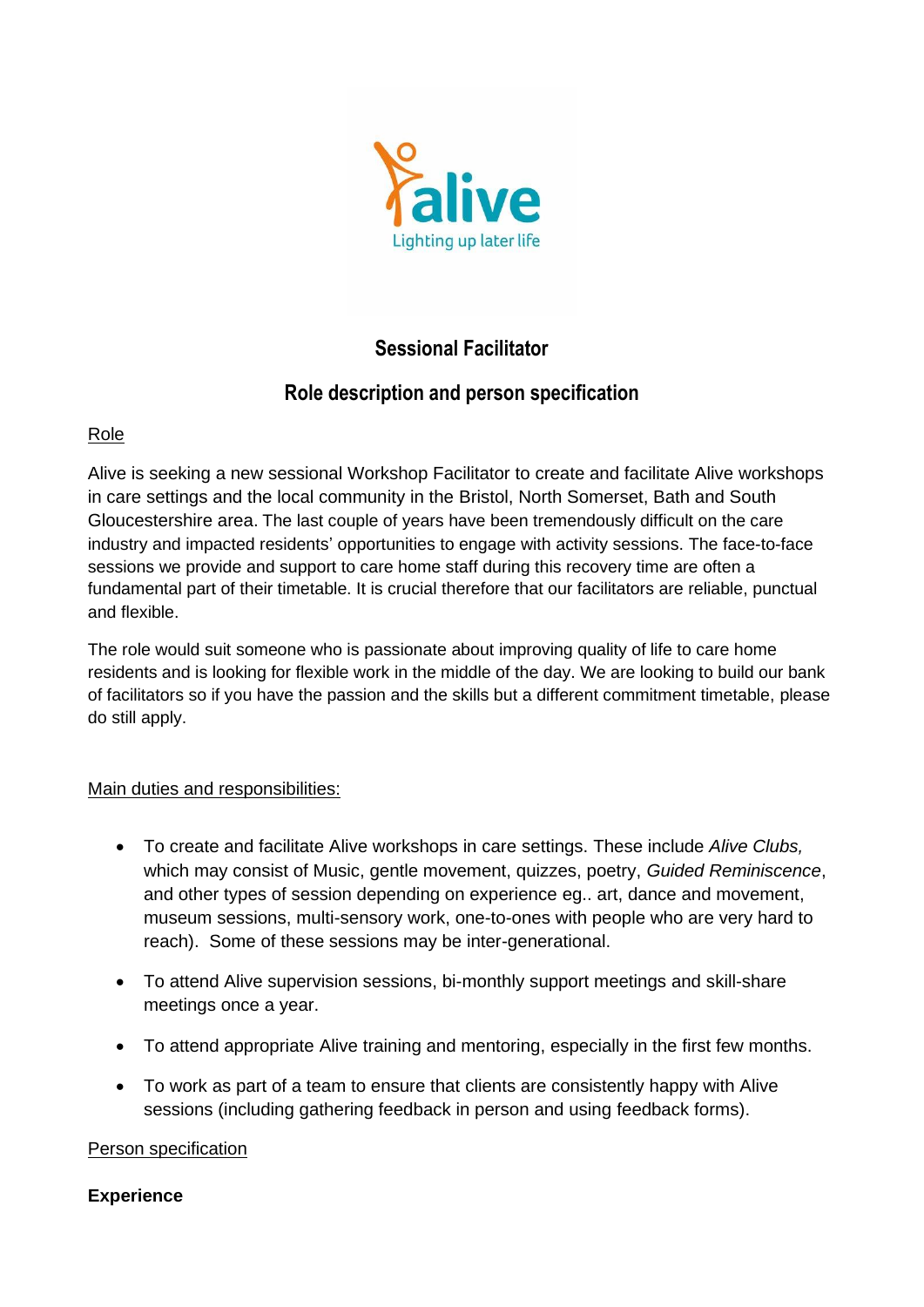## Essential

- Experience of facilitating groups and /or performing.
- Experience of working with people with dementia or another vulnerable client group.

### Desirable

- Experience of working in community care, therapy, community arts or counselling.
- Experience of working in the voluntary sector.
- Experience of intergenerational work.

#### **Skills and knowledge**

#### Essential

- Inspirational communication skills.
- Excellent organisational and time management skills.
- Ability to develop and maintain strong client relations.
- Comfortable with using technology, including iPad software (eg. iTunes and apps), projectors and PA systems (full training will be provided but you must be adept at learning new systems).

#### Desirable

- Musical ability.
- Creative, artistic.

#### **Personal attributes**

#### **Essential**

- The ability to captivate a group and be the energy in the room.
- Boundless enthusiasm, with ability to inspire and motivate others.
- Ability to connect easily with people**,** with sensitivity and empathy.
- Proactive approach and can-do attitude.
- Flexible and adaptable.
- Passionate about improving the lives of isolated older people.

#### **Other**

#### You **must**:

- live in the Bristol area.
- Be DBS Checked or prepared to file for one
- have your own car and a clean driving licence. There is a lot of equipment to carry and you will be delivering workshops over a wide area, so regrettably it is not feasible to fulfil this role by bike or public transport.
- be available to deliver 1-3 hour long sessions at least twice per week.